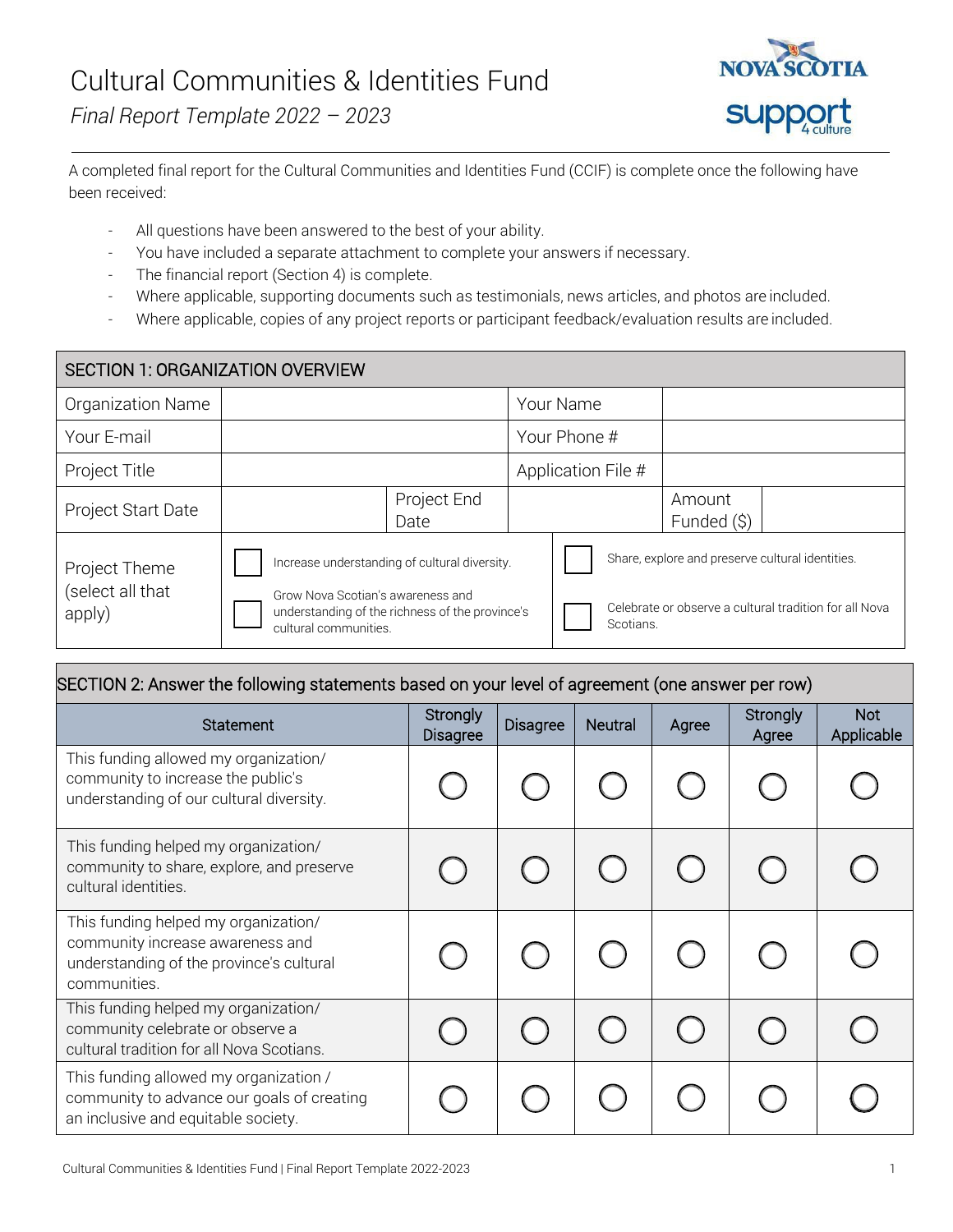| 2) Some of our biggest achievements were                                                                          |
|-------------------------------------------------------------------------------------------------------------------|
|                                                                                                                   |
|                                                                                                                   |
|                                                                                                                   |
|                                                                                                                   |
|                                                                                                                   |
| 3) Some of our challenges were                                                                                    |
|                                                                                                                   |
|                                                                                                                   |
|                                                                                                                   |
|                                                                                                                   |
| 4) What lasting impacts or benefits do you feel will result from your project on your organization and community? |
|                                                                                                                   |
|                                                                                                                   |
|                                                                                                                   |
|                                                                                                                   |
|                                                                                                                   |
|                                                                                                                   |
| Cultural Communities & Identities Fund   Final Report Template 2022-2023                                          |

SECTION 3: PROJECT REVIEW – Please answer the following questions by filling in the blanks.

Use a separate sheet if necessary. 1) The goals of this project were…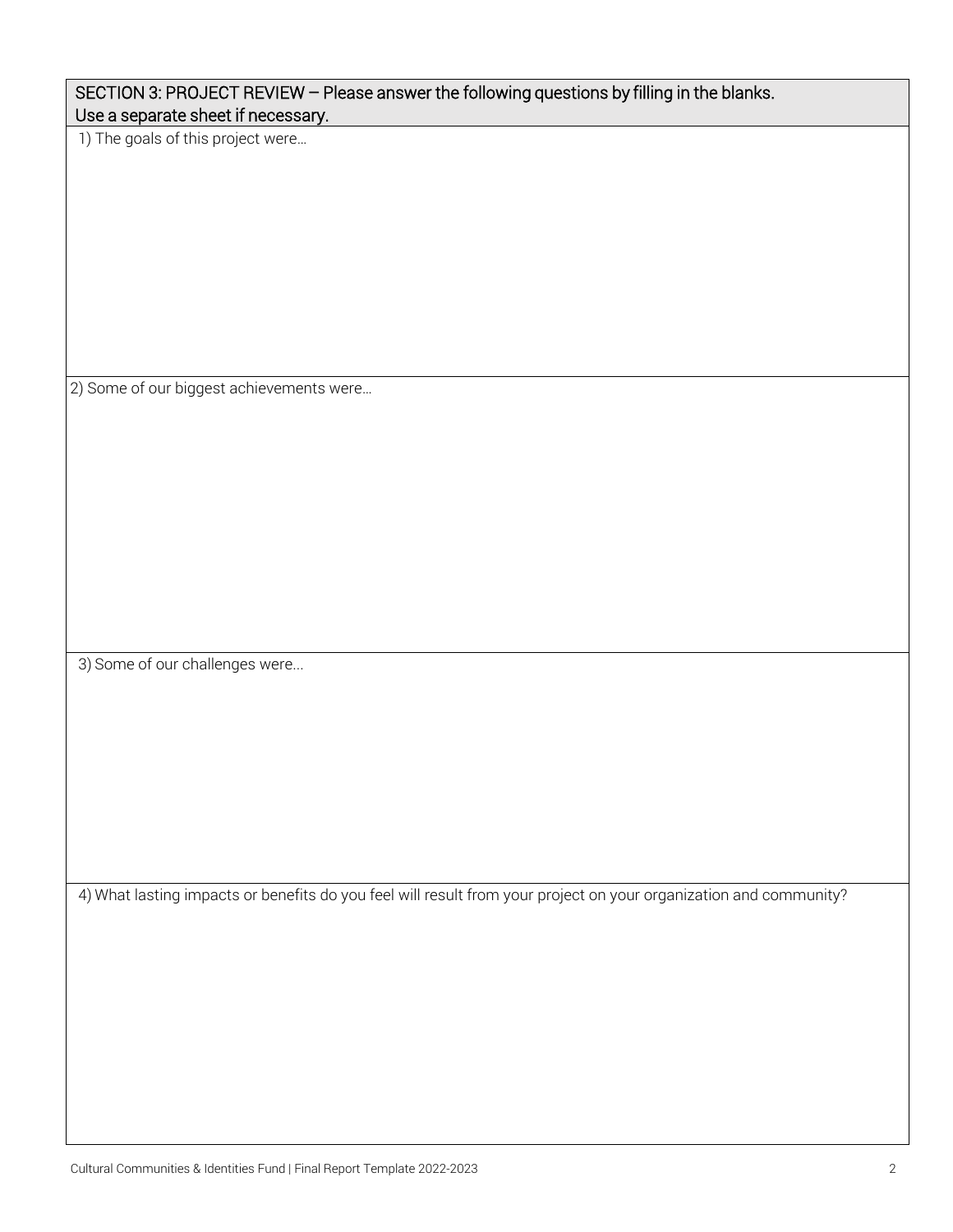| 5) Who was your audience for this project? (check all that apply)                                                      |                                                                                                                |                                       |  |  |  |
|------------------------------------------------------------------------------------------------------------------------|----------------------------------------------------------------------------------------------------------------|---------------------------------------|--|--|--|
| Families                                                                                                               | Children (13 and under)                                                                                        | Youth (13 to 25 and under)            |  |  |  |
| Seniors (65 and older)                                                                                                 | Older adults (55 to 65 years old)                                                                              |                                       |  |  |  |
| Other (please specify):                                                                                                |                                                                                                                |                                       |  |  |  |
|                                                                                                                        |                                                                                                                |                                       |  |  |  |
|                                                                                                                        | 6) Was the project focused on a specific equity-seeking group? (check all that apply)                          |                                       |  |  |  |
| Immigrant / Newcomer                                                                                                   | African Nova Scotian                                                                                           | Mi'kmaw                               |  |  |  |
| LGBTQI2S+                                                                                                              | Persons with Disabilities                                                                                      | Economically Marginalized Populations |  |  |  |
| <b>Rural Communities</b>                                                                                               | Students / Youth                                                                                               | <b>Culturally Diverse</b>             |  |  |  |
| Racially Diverse                                                                                                       | Women/Girls                                                                                                    | Prefer not to answer                  |  |  |  |
|                                                                                                                        |                                                                                                                |                                       |  |  |  |
| Other (please specify):                                                                                                |                                                                                                                |                                       |  |  |  |
| 7)                                                                                                                     | What was the focus of your organization / community's main activities for this project (check all that apply)? |                                       |  |  |  |
| Cultural Awareness                                                                                                     | <b>Community Development</b>                                                                                   | Senior Support                        |  |  |  |
| Training / Education                                                                                                   | Organization Capacity Development                                                                              | Heritage Related                      |  |  |  |
| Food Literacy / Access                                                                                                 | Youth / Child Development                                                                                      | <b>Recreational Activities</b>        |  |  |  |
| Diversity & Inclusion                                                                                                  | Social Equity / Equality                                                                                       | <b>Community Capacity Building</b>    |  |  |  |
| Other (please specify):                                                                                                |                                                                                                                |                                       |  |  |  |
| 8) Provide a brief description of your experience with these activities. For example, if you organized workshops, what |                                                                                                                |                                       |  |  |  |
| did you learn from them?                                                                                               |                                                                                                                |                                       |  |  |  |
|                                                                                                                        |                                                                                                                |                                       |  |  |  |
|                                                                                                                        |                                                                                                                |                                       |  |  |  |
|                                                                                                                        |                                                                                                                |                                       |  |  |  |
|                                                                                                                        |                                                                                                                |                                       |  |  |  |
|                                                                                                                        |                                                                                                                |                                       |  |  |  |
|                                                                                                                        |                                                                                                                |                                       |  |  |  |
| 9) What geographic area(s) (i.e., town or community) participated in or benefited from the project?                    |                                                                                                                |                                       |  |  |  |
|                                                                                                                        |                                                                                                                |                                       |  |  |  |
|                                                                                                                        |                                                                                                                |                                       |  |  |  |
|                                                                                                                        |                                                                                                                |                                       |  |  |  |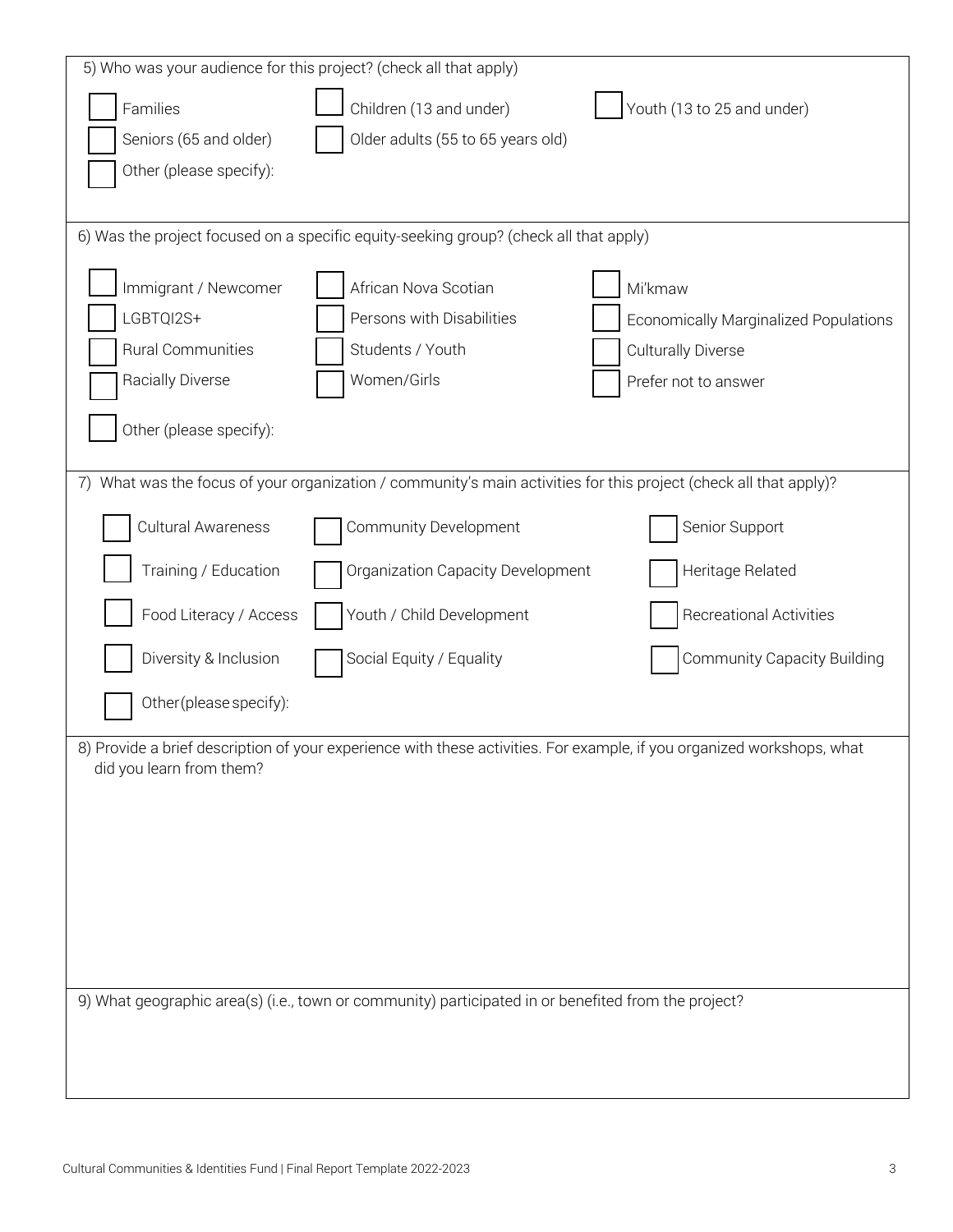| 10) Did you rely on volunteers to support your project?                                                                                                                                       | Yes | No |
|-----------------------------------------------------------------------------------------------------------------------------------------------------------------------------------------------|-----|----|
|                                                                                                                                                                                               |     |    |
| a.                                                                                                                                                                                            |     |    |
|                                                                                                                                                                                               |     |    |
| Provide a few comments on the roles and responsibilities of the volunteers involved in your project, if applicable.<br>b.                                                                     |     |    |
|                                                                                                                                                                                               |     |    |
|                                                                                                                                                                                               |     |    |
|                                                                                                                                                                                               |     |    |
|                                                                                                                                                                                               |     |    |
|                                                                                                                                                                                               |     |    |
|                                                                                                                                                                                               |     |    |
|                                                                                                                                                                                               |     |    |
|                                                                                                                                                                                               |     |    |
| 11) How did you acknowledge the Department of Communities, Culture, Tourism and Heritage's financial contribution?<br>(attach copies of any printed materials where the logos were included). |     |    |
|                                                                                                                                                                                               |     |    |
|                                                                                                                                                                                               |     |    |
|                                                                                                                                                                                               |     |    |
|                                                                                                                                                                                               |     |    |
|                                                                                                                                                                                               |     |    |
|                                                                                                                                                                                               |     |    |
|                                                                                                                                                                                               |     |    |
|                                                                                                                                                                                               |     |    |
|                                                                                                                                                                                               |     |    |
|                                                                                                                                                                                               |     |    |
|                                                                                                                                                                                               |     |    |
|                                                                                                                                                                                               |     |    |
| 12) What advice would you give an organization who is interested in delivering a similar project?                                                                                             |     |    |
|                                                                                                                                                                                               |     |    |
|                                                                                                                                                                                               |     |    |
|                                                                                                                                                                                               |     |    |
|                                                                                                                                                                                               |     |    |
|                                                                                                                                                                                               |     |    |
|                                                                                                                                                                                               |     |    |
|                                                                                                                                                                                               |     |    |
|                                                                                                                                                                                               |     |    |
|                                                                                                                                                                                               |     |    |
|                                                                                                                                                                                               |     |    |
|                                                                                                                                                                                               |     |    |
|                                                                                                                                                                                               |     |    |
| 13) Is there anything else you would like to tell us about the impacts and lessons learned from your project?                                                                                 |     |    |
|                                                                                                                                                                                               |     |    |
|                                                                                                                                                                                               |     |    |
|                                                                                                                                                                                               |     |    |
|                                                                                                                                                                                               |     |    |
|                                                                                                                                                                                               |     |    |
|                                                                                                                                                                                               |     |    |
|                                                                                                                                                                                               |     |    |
|                                                                                                                                                                                               |     |    |
|                                                                                                                                                                                               |     |    |
|                                                                                                                                                                                               |     |    |
|                                                                                                                                                                                               |     |    |
|                                                                                                                                                                                               |     |    |
|                                                                                                                                                                                               |     |    |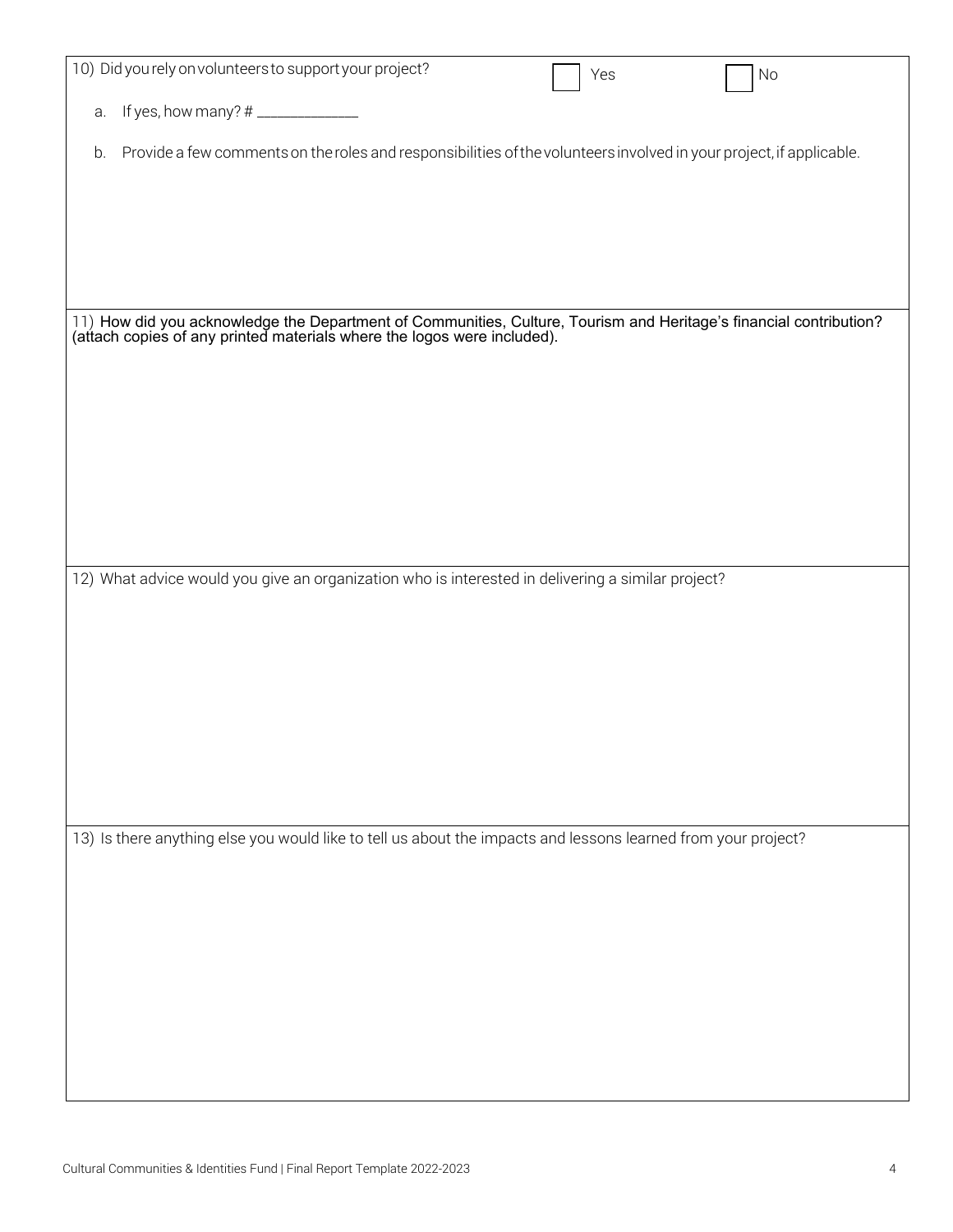# SECTION 4: FINAL FINANCIAL INFORMATION

Note: Your expenses and revenues should be equal amounts (i.e., balanced). Provide detailed notes where possible. Attach a separate budget table if necessary.

#### FINAL PROJECT BUDGET EXPENDITURES

| <b>Budget Item</b>     | Total Cost of Item (\$) | <b>Provide Details</b> |
|------------------------|-------------------------|------------------------|
| Administration         |                         |                        |
| Rentals and Purchases  |                         |                        |
| Travel                 |                         |                        |
| Resources and Supplies |                         |                        |
| Professional Fees      |                         |                        |
| Honouraria             |                         |                        |
| Marketing              |                         |                        |
| Other                  |                         |                        |
|                        |                         |                        |
|                        |                         |                        |
|                        |                         |                        |
| TOTAL EXPENSES         | \$0.00                  |                        |

| FINAL PROJECT BUDGET REVENUES |           |              |                        |  |
|-------------------------------|-----------|--------------|------------------------|--|
| <b>Sources of Funding</b>     | Cash (\$) | $In-Kind(S)$ | <b>Provide Details</b> |  |
| Organization                  |           |              |                        |  |
| <b>CCH Funding Total</b>      |           |              |                        |  |
| List Other Sources:           |           |              |                        |  |
|                               |           |              |                        |  |
|                               |           |              |                        |  |
|                               |           |              |                        |  |
|                               |           |              |                        |  |
|                               |           |              |                        |  |
|                               |           |              |                        |  |
| TOTAL REVENUES                | \$0.00    | \$0.00       |                        |  |